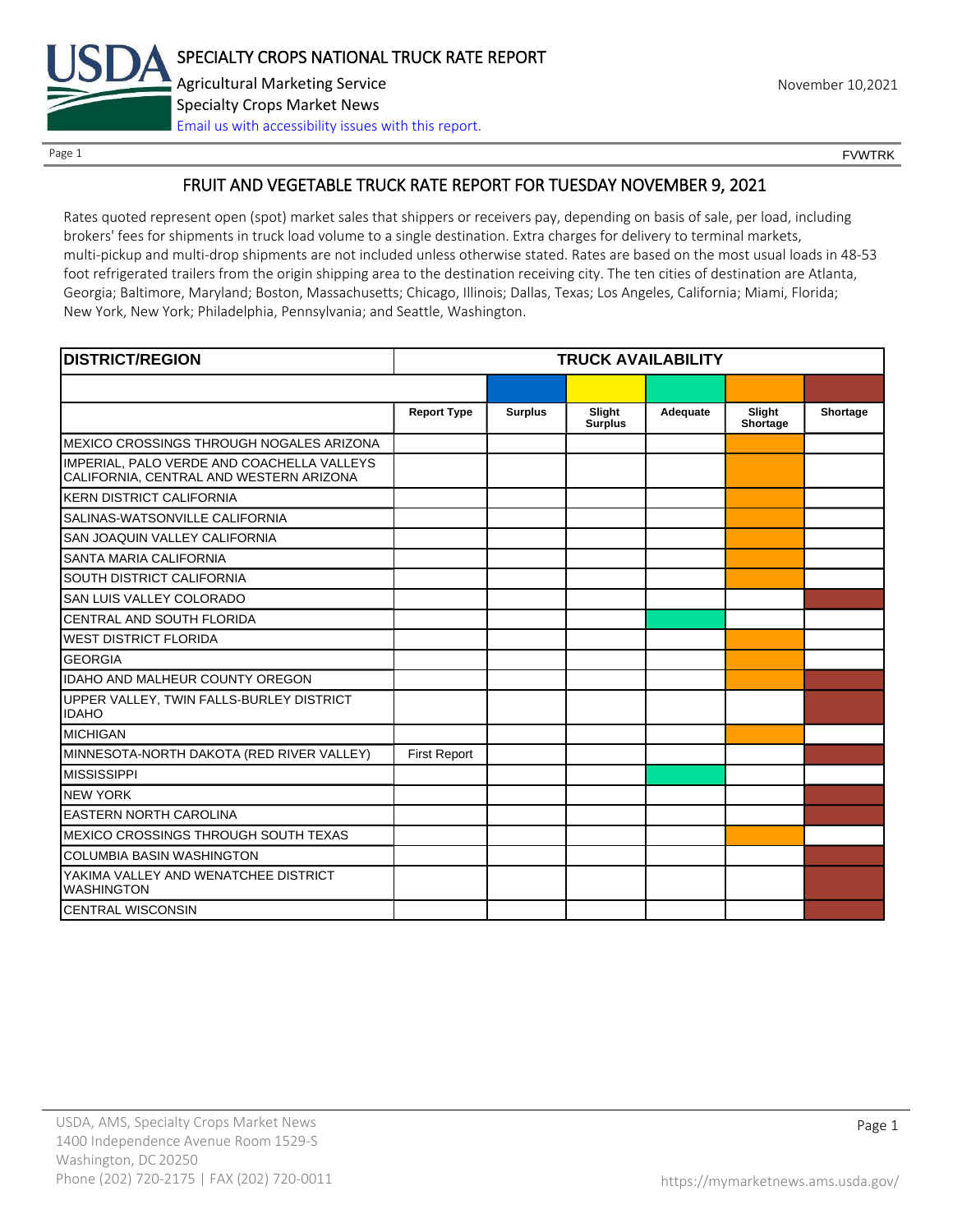

Page 2 FOUNTRK CONTROL CONTROL CONTROL CONTROL CONTROL CONTROL CONTROL CONTROL CONTROL CONTROL CONTROL CONTROL CONTROL CONTROL CONTROL CONTROL CONTROL CONTROL CONTROL CONTROL CONTROL CONTROL CONTROL CONTROL CONTROL CONTROL

# PRICES FOR TUESDAY NOVEMBER 9, 2021

In areas where rates are based on package rates, per-load rates were derived by multiplying the package rate by the number of packages in the most usual load in a 48-53 foot trailer.

# PERCENTAGE OF CHANGE FROM TUESDAY NOVEMBER 2, 2021 SHOWN IN ()

#### MEXICO CROSSINGS THROUGH NOGALES ARIZONA

# --CUCUMBERS, EGGPLANT, HONEYDEWS, SQUASH AND WATERMELONS

|              |                 | RANGE      | <b>MOSTLY</b> |        |
|--------------|-----------------|------------|---------------|--------|
| Atlanta      | Slight Shortage | 6600-7900  | 6800-7200     | (-3)   |
| Baltimore    | Slight Shortage | 7800-8800  | 8000-8400     | (-5)   |
| Boston       | Slight Shortage | 9600-12000 | 9800-10800    | (-9)   |
| Chicago      | Slight Shortage | 4900-6200  | 5200-5600     | (-4)   |
| Dallas       | Slight Shortage | 3400-4700  | 3800-4100     | (-9)   |
| Los Angeles  | Slight Shortage | 1200-1600  | 1200-1400     | $(-7)$ |
| Miami        | Slight Shortage | 7600-8800  | 7900-8200     | (-3)   |
| New York     | Slight Shortage | 8300-10900 | 8800-9400     | (-7)   |
| Philadelphia | Slight Shortage | 8000-9500  | 8300-8800     | (-2)   |

#### IMPERIAL, PALO VERDE AND COACHELLA VALLEYS CALIFORNIA, CENTRAL AND WESTERN ARIZONA

FIRST REPORT FIRST REPORT

#### --LETTUCE, GREEN LEAF, LETTUCE, ICEBERG, LETTUCE, RED LEAF AND LETTUCE, ROMAINE

|          |                 | RANGE      | MOSTLY      |  |
|----------|-----------------|------------|-------------|--|
| Chicago  | Slight Shortage | 7000-8200  | 7200-7700   |  |
| New York | Slight Shortage | 9800-10800 | 10200-10500 |  |
|          |                 |            |             |  |

# KERN DISTRICT CALIFORNIA

### --CARROTS AND GRAPES

| lSALINAS-WATSONVILLE CALIFORNIA |                 |             |             |     |  |
|---------------------------------|-----------------|-------------|-------------|-----|--|
| Philadelphia                    | Slight Shortage | 10000-13500 | 10900-12800 | (0) |  |
| New York                        | Slight Shortage | 10600-12500 | 11900-12300 | (0) |  |
| Dallas                          | Slight Shortage | 5700-7300   | 6800-7000   | (0) |  |
| Boston                          | Slight Shortage | 10800-12700 | 11800-12300 | (0) |  |
| Baltimore                       | Slight Shortage | 9900-12600  | 11900-12600 | (0) |  |
| Atlanta                         | Slight Shortage | 8800-10600  | 9800-10400  | (0) |  |
|                                 |                 | RANGE       | MOSTLY      |     |  |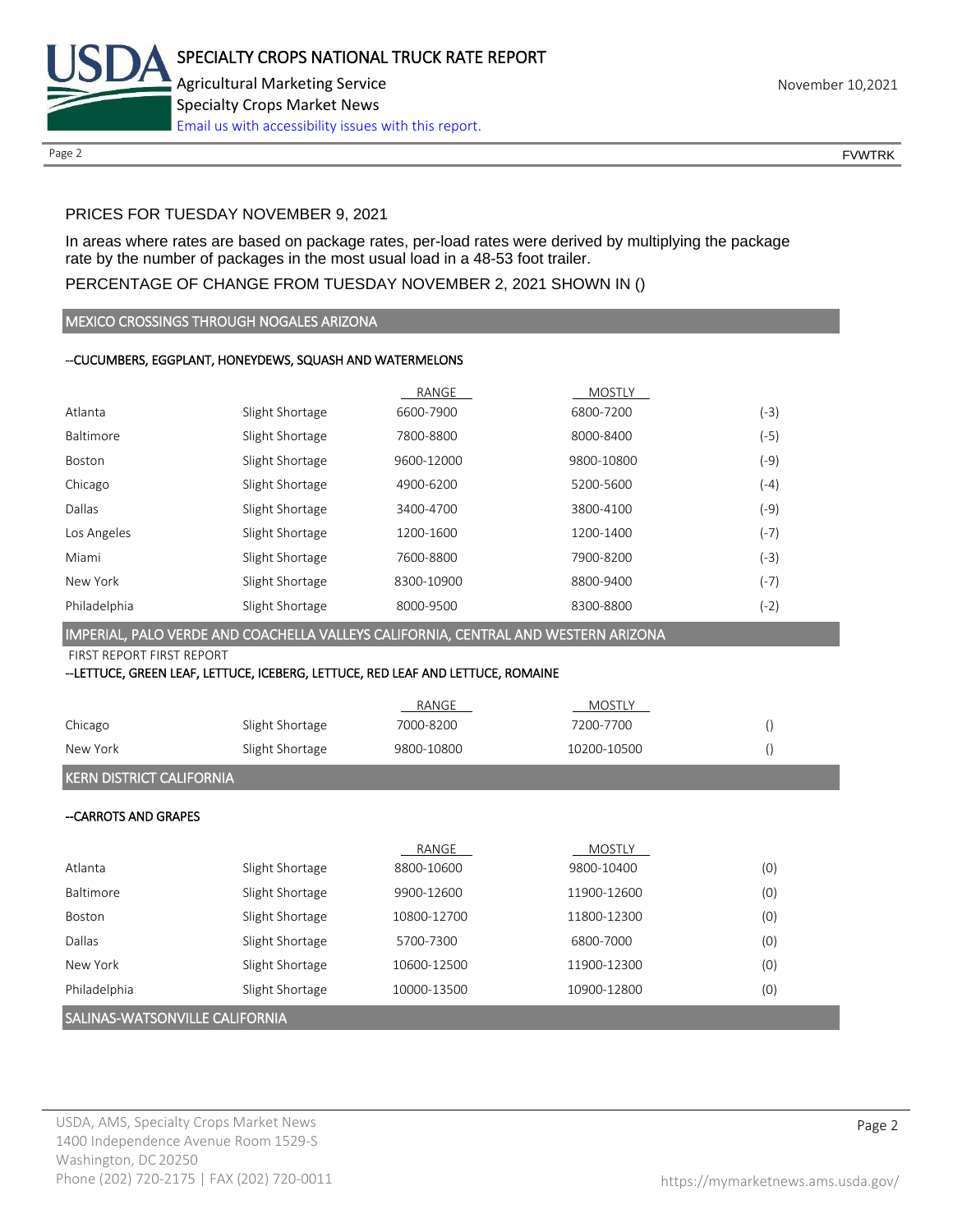

# --BROCCOLI, CAULIFLOWER, CELERY, LETTUCE, BOSTON, LETTUCE, GREEN LEAF, LETTUCE, ICEBERG, LETTUCE, RED LEAF AND LETTUCE, ROMAINE RANGE MOSTLY Atlanta Slight Shortage 7500-9900 9700-9900 (0) Baltimore Slight Shortage 10300-11700 10800-11300 (0) Boston Slight Shortage 10600-12800 11900-12000 (0) Chicago Slight Shortage 7500-9600 8900-9200 (0) Dallas Slight Shortage 6000-7500 7400-7500 (0) Miami Slight Shortage 10400-12100 10900-11300 (0) Philadelphia Slight Shortage 10200-11800 10700-11200 (0) SAN JOAQUIN VALLEY CALIFORNIA --GRAPES AND POMEGRANATES RANGE MOSTLY Atlanta Slight Shortage 8600-9700 8700-9000 (0) Baltimore Slight Shortage 10200-10900 10200-10500 (0) Chicago Slight Shortage 8000-9200 8200-8700 (+1) Dallas Slight Shortage 7500-8600 7700-8200 (+3) SANTA MARIA CALIFORNIA --LETTUCE, GREEN LEAF, LETTUCE, ICEBERG, LETTUCE, RED LEAF, LETTUCE, ROMAINE, BROCCOLI, CAULIFLOWER AND CELERY RANGE MOSTLY Atlanta Slight Shortage 8400-10000 9000-9600 (0) Baltimore Slight Shortage 10400-11600 11000-11300 (0) Page 3 FOUNTRK And the set of the set of the set of the set of the set of the set of the set of the set of the set of the set of the set of the set of the set of the set of the set of the set of the set of the set of the s Specialty Crops Market News [Email us with accessibility issues with this report.](mailto:mars@ams.usda.gov?subject=508%20Inquiry/Report)

| DAILITIUI C  | Sugne Shortage  | 10400-11000 | 11000-11300 | $\mathcal{U}$ |
|--------------|-----------------|-------------|-------------|---------------|
| Boston       | Slight Shortage | 11300-12900 | 12400-12600 | (0)           |
| Chicago      | Slight Shortage | 7000-8900   | 7500-8100   | (0)           |
| Dallas       | Slight Shortage | 6000-7500   | 6600-7200   | (+3)          |
| New York     | Slight Shortage | 10500-12300 | 11400-12100 | (0)           |
| Philadelphia | Slight Shortage | 10100-11700 | 10900-11600 | (0)           |

# SOUTH DISTRICT CALIFORNIA

#### --AVOCADOS, LEMONS AND ORANGES

|           |                 | RANGE       | MOSTLY      |        |
|-----------|-----------------|-------------|-------------|--------|
| Atlanta   | Slight Shortage | 8800-9900   | 8900-9500   | $(+1)$ |
| Baltimore | Slight Shortage | 10000-11300 | 10100-10700 | (0)    |
| Boston    | Slight Shortage | 10800-12200 | 11200-11700 | (0)    |
| Chicago   | Slight Shortage | 8100-9400   | 8200-8800   | $(-1)$ |
| Dallas    | Slight Shortage | 7600-8800   | 7700-8200   | $(+1)$ |
| Miami     | Slight Shortage | 10700-11800 | 10800-11500 | (0)    |
|           |                 |             |             |        |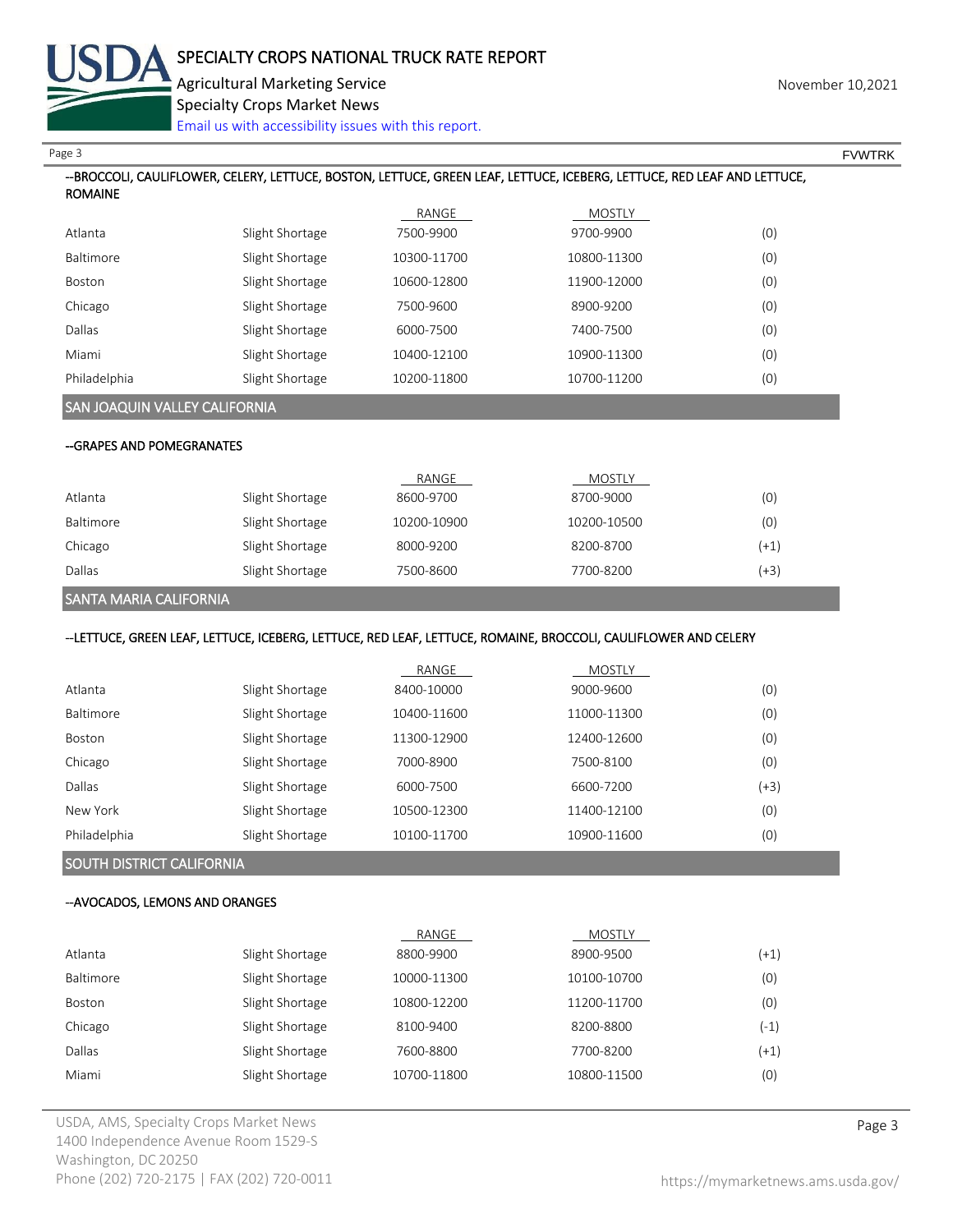

# SPECIALTY CROPS NATIONAL TRUCK RATE REPORT

Agricultural Marketing Service **November 10,2021** November 10,2021

Specialty Crops Market News

[Email us with accessibility issues with this report.](mailto:mars@ams.usda.gov?subject=508%20Inquiry/Report)

| Page 4       |                 |             |             | <b>FVWTRK</b> |
|--------------|-----------------|-------------|-------------|---------------|
| New York     | Slight Shortage | 10500-11900 | 10700-11300 | (0)           |
| Philadelphia | Slight Shortage | 10300-11600 | 10400-11000 | $(+1)$        |
| Seattle      | Slight Shortage | 5700-6500   | 5800-6300   | (0)           |

# SAN LUIS VALLEY COLORADO

#### --POTATOES

|              |          | RANGE     | MOSTLY |     |
|--------------|----------|-----------|--------|-----|
| Atlanta      | Shortage | 3600-3825 |        | (0) |
| Baltimore    | Shortage | 5625-6075 |        | (0) |
| Boston       | Shortage | 5850-5975 |        | (0) |
| Chicago      | Shortage | 2925-3150 |        | (0) |
| Dallas       | Shortage | 2250-2475 |        | (0) |
| New York     | Shortage | 5850-6300 |        | (0) |
| Philadelphia | Shortage | 5850-6300 |        | (0) |
|              |          |           |        |     |

## CENTRAL AND SOUTH FLORIDA

# --BEANS, CORN, SWEET, CUCUMBERS, EGGPLANT, OKRA, PEPPERS, BELL TYPE, PEPPERS, OTHER, RADISHES, SQUASH, YELLOW STRAIGHTNECK, SQUASH, ZUCCHINI, TOMATOES, CHERRY, TOMATOES, GRAPE TYPE AND TOMATOES, PLUM TYPE

|              |          | RANGE     | MOSTLY |  |
|--------------|----------|-----------|--------|--|
| Atlanta      | Adequate | 1200-1300 |        |  |
| Baltimore    | Adequate | 2200-2400 | 2400   |  |
| Boston       | Adequate | 3500-3600 |        |  |
| Chicago      | Adequate | 2400-2500 |        |  |
| New York     | Adequate | 3300-3400 |        |  |
| Philadelphia | Adequate | 2500-2800 |        |  |

### WEST DISTRICT FLORIDA

### --TOMATOES, TOMATOES, CHERRY, TOMATOES, GRAPE TYPE AND TOMATOES, PLUM TYPE

|                |                 | RANGE     | <b>MOSTLY</b> |        |
|----------------|-----------------|-----------|---------------|--------|
| Atlanta        | Slight Shortage | 1300-1400 |               | (0)    |
| Baltimore      | Slight Shortage | 2700-2800 | 2800          | (0)    |
| Boston         | Slight Shortage | 3900-4000 |               | $(+1)$ |
| Chicago        | Slight Shortage | 2200-2400 |               | $(-8)$ |
| New York       | Slight Shortage | 3600-3800 | 3800          | (0)    |
| Philadelphia   | Slight Shortage | 2800-2900 |               | $(-3)$ |
| <b>GEORGIA</b> |                 |           |               |        |

### --SWEET POTATOES

|                      |                                           | RANGE     | MOSTLY    |                                    |  |
|----------------------|-------------------------------------------|-----------|-----------|------------------------------------|--|
| Boston               | Slight Shortage                           | 5400-5800 | 5400-5600 | (0)                                |  |
|                      | USDA, AMS, Specialty Crops Market News    |           |           | Page 4                             |  |
|                      | 1400 Independence Avenue Room 1529-S      |           |           |                                    |  |
| Washington, DC 20250 |                                           |           |           |                                    |  |
|                      | Phone (202) 720-2175   FAX (202) 720-0011 |           |           | https://mymarketnews.ams.usda.gov/ |  |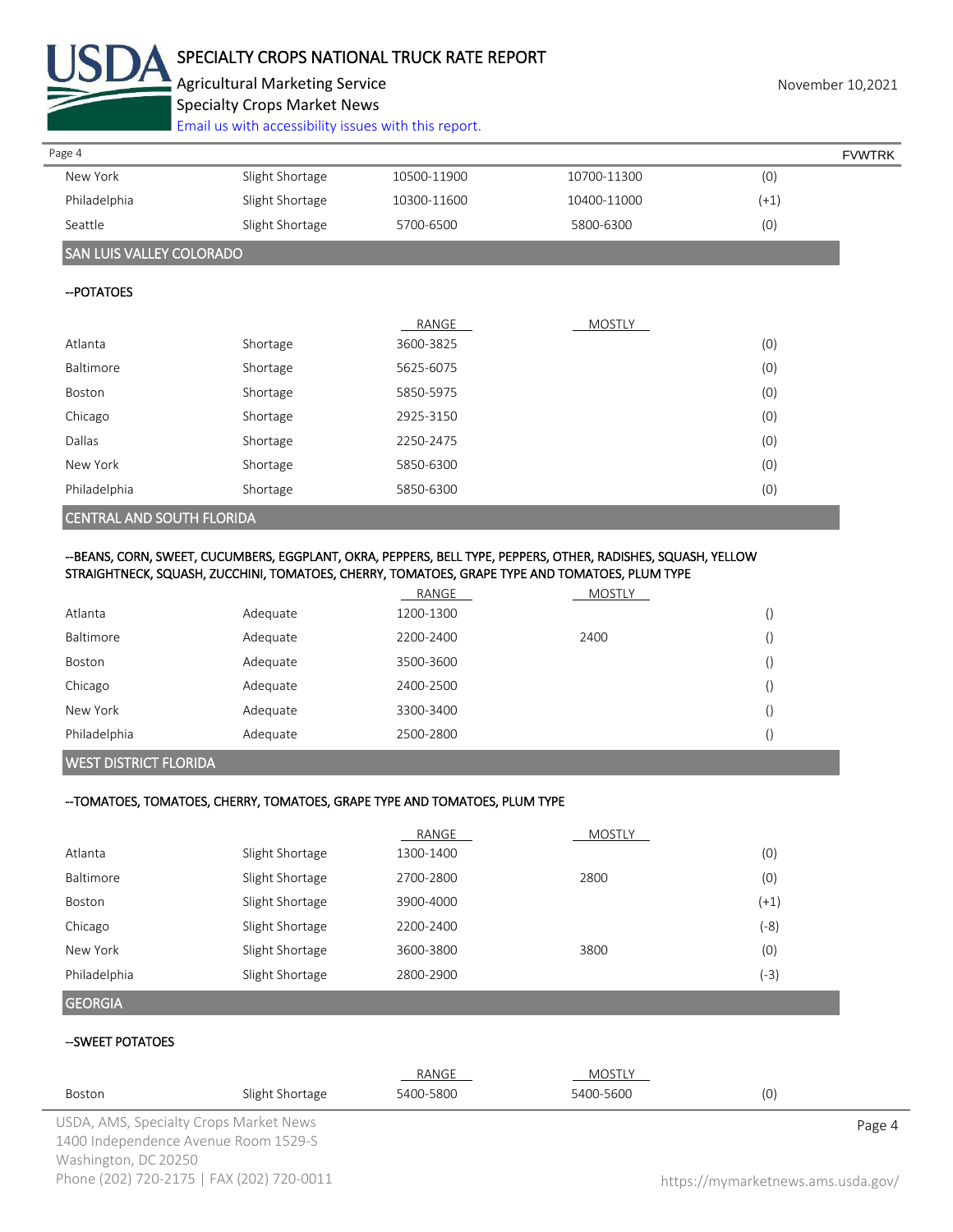

Agricultural Marketing Service **November 10,2021** Specialty Crops Market News

[Email us with accessibility issues with this report.](mailto:mars@ams.usda.gov?subject=508%20Inquiry/Report)

New York Slight Shortage 5000-5200 (0) IDAHO AND MALHEUR COUNTY OREGON --ONIONS, DRY RANGE MOSTLY Atlanta Slight Shortage 7013-7650 (+1) Baltimore Slight Shortage 8075-8500 (+1) Boston Shortage 8925-10200 (+2) Chicago Shortage 5100-5950 (+4) Dallas Slight Shortage 5100-5950 (0) Dallas (0) Los Angeles Slight Shortage 2338-3000 (+14) Miami Shortage 8730-10200 (+1) New York Slight Shortage 8713-9775 (+2) Philadelphia Shortage 8075-8925 (+1) UPPER VALLEY, TWIN FALLS-BURLEY DISTRICT IDAHO --POTATOES RANGE MOSTLY Page 5 FOUNTRK And the set of the set of the set of the set of the set of the set of the set of the set of the set of the set of the set of the set of the set of the set of the set of the set of the set of the set of the s

|                 |          | KANGE     | <b>IVIUSTLY</b> |        |
|-----------------|----------|-----------|-----------------|--------|
| Atlanta         | Shortage | 6800-7600 |                 | $(+2)$ |
| Baltimore       | Shortage | 8000-9000 |                 | (0)    |
| Boston          | Shortage | 8500-9500 |                 | $(+3)$ |
| Chicago         | Shortage | 4500-5500 | 5000            | (0)    |
| Dallas          | Shortage | 4500-5200 |                 | (0)    |
| Los Angeles     | Shortage | 2500-3500 |                 | (0)    |
| Miami           | Shortage | 9000-9500 |                 | $(+6)$ |
| New York        | Shortage | 8700-9500 |                 | $(+7)$ |
| Philadelphia    | Shortage | 8500-9000 |                 | (0)    |
| <b>MICHIGAN</b> |          |           |                 |        |

--APPLES AND POTATOES

|                  |                 | RANGE     | <b>MOSTLY</b> |        |
|------------------|-----------------|-----------|---------------|--------|
| Atlanta          | Slight Shortage | 3400-3600 |               | $(+3)$ |
| <b>Baltimore</b> | Slight Shortage | 3100-3300 |               | (0)    |
| Chicago          | Slight Shortage | 1000-1200 |               | (-4)   |
| Dallas           | Slight Shortage | 3300-3500 |               | $(+1)$ |
| New York         | Slight Shortage | 3700-4000 | 3800-4000     | (0)    |
| Philadelphia     | Slight Shortage | 3400-3600 |               | (0)    |
|                  |                 |           |               |        |

MINNESOTA-NORTH DAKOTA (RED RIVER VALLEY)

# FIRST REPORT

USDA, AMS, Specialty Crops Market News **Page 5** 1400 Independence Avenue Room 1529-S Washington, DC 20250 Phone (202) 720-2175 | FAX (202) 720-0011 <https://mymarketnews.ams.usda.gov/>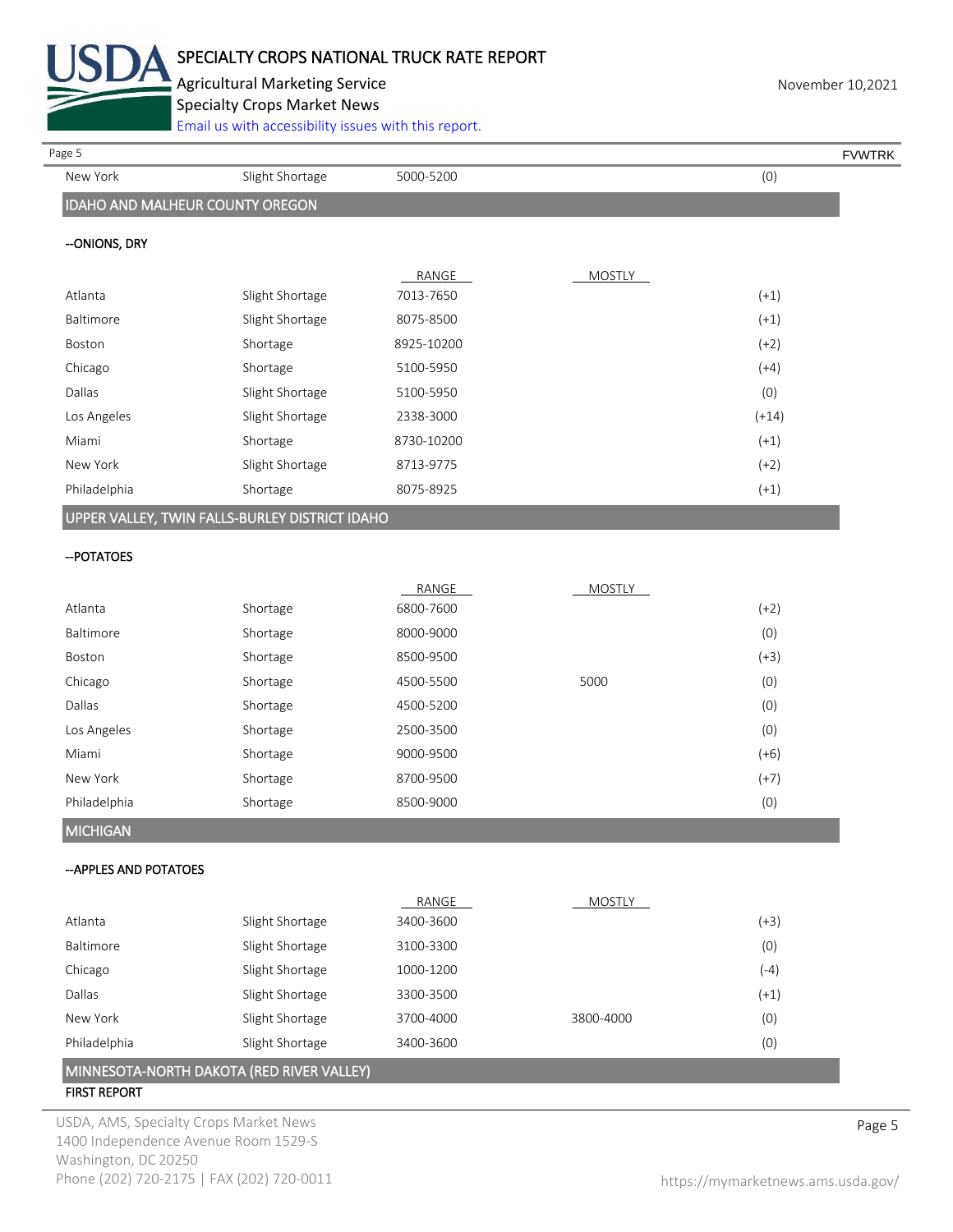

Agricultural Marketing Service **November 10,2021** November 10,2021 Specialty Crops Market News

[Email us with accessibility issues with this report.](mailto:mars@ams.usda.gov?subject=508%20Inquiry/Report)

| Page 6                        |          |           |               |                  | <b>FVWTRK</b> |
|-------------------------------|----------|-----------|---------------|------------------|---------------|
| -- POTATOES                   |          |           |               |                  |               |
|                               |          | RANGE     | <b>MOSTLY</b> |                  |               |
| Boston                        | Shortage | 6880-8493 |               | $\left( \right)$ |               |
| Chicago                       | Shortage | 3010-3440 | 3010          | $\left( \right)$ |               |
| Dallas                        | Shortage | 4300-6020 | 4300-5375     | $\left(\right)$  |               |
| <b>MISSISSIPPI</b>            |          |           |               |                  |               |
| --SWEET POTATOES              |          |           |               |                  |               |
|                               |          |           |               |                  |               |
|                               |          | RANGE     | <b>MOSTLY</b> |                  |               |
| Atlanta                       | Adequate | 1300-1600 |               | (0)              |               |
| Chicago                       | Adequate | 1800-2600 | 2000-2400     | (0)              |               |
| Dallas                        | Adequate | 2200-2800 | 2600-2800     | (0)              |               |
| <b>NEW YORK</b>               |          |           |               |                  |               |
| -- APPLES                     |          |           |               |                  |               |
|                               |          | RANGE     | <b>MOSTLY</b> |                  |               |
| Atlanta                       | Shortage | 3500-4000 |               | (0)              |               |
| Baltimore                     | Shortage | 1800-2000 |               | (0)              |               |
| Boston                        | Shortage | 2200-3000 | 2500-2800     | (0)              |               |
| Miami                         | Shortage | 4000-6000 | 5500-6000     | (0)              |               |
| New York                      | Shortage | 1800-3500 | 2100-2800     | (0)              |               |
| Philadelphia                  | Shortage | 1700-2500 | 2000-2000     | (0)              |               |
| <b>EASTERN NORTH CAROLINA</b> |          |           |               |                  |               |
| -- SWEET POTATOES             |          |           |               |                  |               |
|                               |          | RANGE     | <b>MOSTLY</b> |                  |               |
| Atlanta                       | Shortage | 2500-2500 |               | (0)              |               |
| Baltimore                     | Shortage | 2000-2500 |               | (0)              |               |
| Boston                        | Shortage | 3000-4000 |               | (0)              |               |
| Chicago                       | Shortage | 3500-3500 |               | (0)              |               |
| Miami                         | Shortage | 3000-3000 |               | (0)              |               |
| New York                      | Shortage | 2500-3000 |               | (0)              |               |
| Philadelphia                  | Shortage | 2200-2400 |               | (0)              |               |

--PEPPERS, ANAHEIM, PEPPERS, BELL TYPE, PEPPERS, HABANERO, PEPPERS, JALAPENO, PEPPERS, POBLANO, PEPPERS, SERRANO, TOMATOES, GRAPE TYPE, TOMATOES, PLUM TYPE, BROCCOLI, CARROTS, CHAYOTE, CILANTRO, CUCUMBERS, LIMES, MANGOES, PAPAYA, PINEAPPLES, TOMATILLOS, TOMATOES AND WATERMELONS

| Atlanta                                                                        | Slight Shortage                           | RANGE<br>4000-4500 | MOSTLY<br>4200-4300 | (0)                                |
|--------------------------------------------------------------------------------|-------------------------------------------|--------------------|---------------------|------------------------------------|
| USDA, AMS, Specialty Crops Market News<br>1400 Independence Avenue Room 1529-S |                                           |                    |                     | Page 6                             |
| Washington, DC 20250                                                           | Phone (202) 720-2175   FAX (202) 720-0011 |                    |                     | https://mymarketnews.ams.usda.gov/ |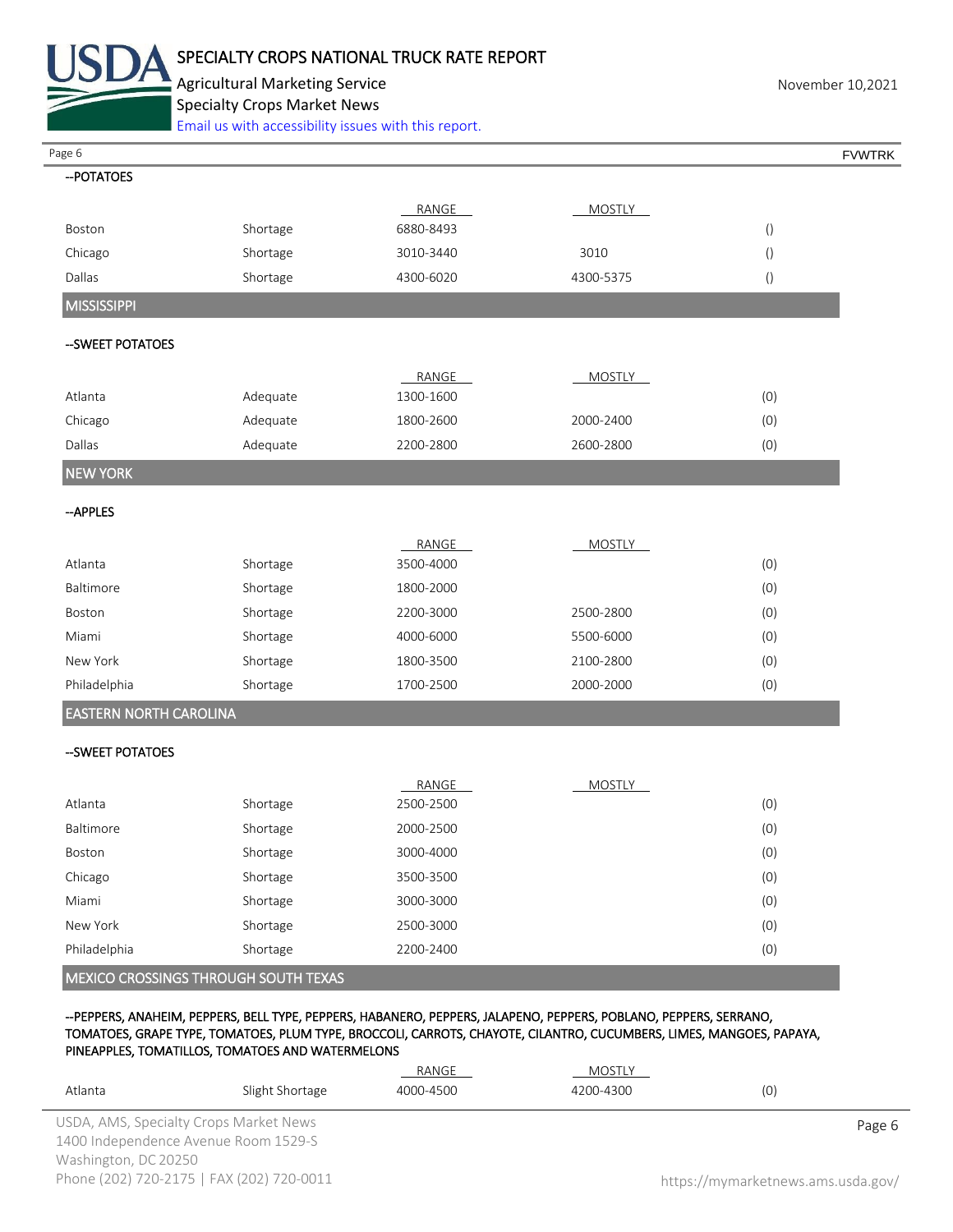

# SPECIALTY CROPS NATIONAL TRUCK RATE REPORT

Agricultural Marketing Service **November 10,2021** November 10,2021 Specialty Crops Market News

[Email us with accessibility issues with this report.](mailto:mars@ams.usda.gov?subject=508%20Inquiry/Report)

| Page 7       |                 |           |           |        | <b>FVWTRK</b> |
|--------------|-----------------|-----------|-----------|--------|---------------|
| Baltimore    | Slight Shortage | 6200-6500 | 6200-6300 | $(+3)$ |               |
| Boston       | Slight Shortage | 6900-7400 | 7100-7200 | $(-3)$ |               |
| Chicago      | Slight Shortage | 3600-4500 | 4100-4200 | (0)    |               |
| Dallas       | Slight Shortage | 1700-2000 | 1800-1900 | (0)    |               |
| Los Angeles  | Slight Shortage | 3200-3800 | 3400-3600 | $(-1)$ |               |
| Miami        | Slight Shortage | 4400-5500 | 5100-5200 | (0)    |               |
| New York     | Slight Shortage | 6500-7200 | 6900-7100 | $(-1)$ |               |
| Philadelphia | Slight Shortage | 6100-6700 | 6400-6500 | $(+2)$ |               |
| Seattle      | Slight Shortage | 6400-6800 | 6600-6700 | (0)    |               |
|              |                 |           |           |        |               |

# COLUMBIA BASIN WASHINGTON

# --ONIONS, DRY AND POTATOES

|             |          | RANGE       | <b>MOSTLY</b> |         |
|-------------|----------|-------------|---------------|---------|
| Atlanta     | Shortage | 8738-9800   |               | $(+1)$  |
| Dallas      | Shortage | 8100-8200   |               | (+16)   |
| Los Angeles | Shortage | 3400-4000   |               | $(+19)$ |
| Miami       | Shortage | 10700-11000 |               | $(+11)$ |
| New York    | Shortage | 10400-11500 |               | (+13)   |

YAKIMA VALLEY AND WENATCHEE DISTRICT WASHINGTON

#### --APPLES AND PEARS

| CENTRAL MUCCONICINI |          |             |               |        |
|---------------------|----------|-------------|---------------|--------|
| Philadelphia        | Shortage | 9600-11200  | 9800-10500    | (0)    |
| New York            | Shortage | 10000-11500 | 10000-10800   | $(-1)$ |
| Miami               | Shortage | 10500-12500 | 10700-11500   | (0)    |
| Los Angeles         | Shortage | 3100-3900   | 3200-3600     | (-6)   |
| Dallas              | Shortage | 7000-8600   | 7400-8000     | (+3)   |
| Chicago             | Shortage | 7600-8900   | 7800-8400     | (0)    |
| Boston              | Shortage | 10500-12000 | 10600-11300   | (0)    |
| <b>Baltimore</b>    | Shortage | 9500-10900  | 9600-10400    | $(+1)$ |
| Atlanta             | Shortage | 8600-10000  | 9400-9800     | (0)    |
|                     |          | RANGE       | <b>MOSTLY</b> |        |

# CENTRAL WISCONSIN

#### --ONIONS, DRY AND POTATOES

|           |          | RANGE     | <b>MOSTLY</b> |     |
|-----------|----------|-----------|---------------|-----|
| Atlanta   | Shortage | 4250-5100 | 5100-5100     | (0) |
| Baltimore | Shortage | 4250-5525 | 5100-5525     | (0) |
| Boston    | Shortage | 5100-5950 | 5525-5950     | (0) |
| Chicago   | Shortage | 1275-1700 |               | (0) |

USDA, AMS, Specialty Crops Market News **Page 7** 1400 Independence Avenue Room 1529-S Washington, DC 20250 Phone (202) 720-2175 | FAX (202) 720-0011 <https://mymarketnews.ams.usda.gov/>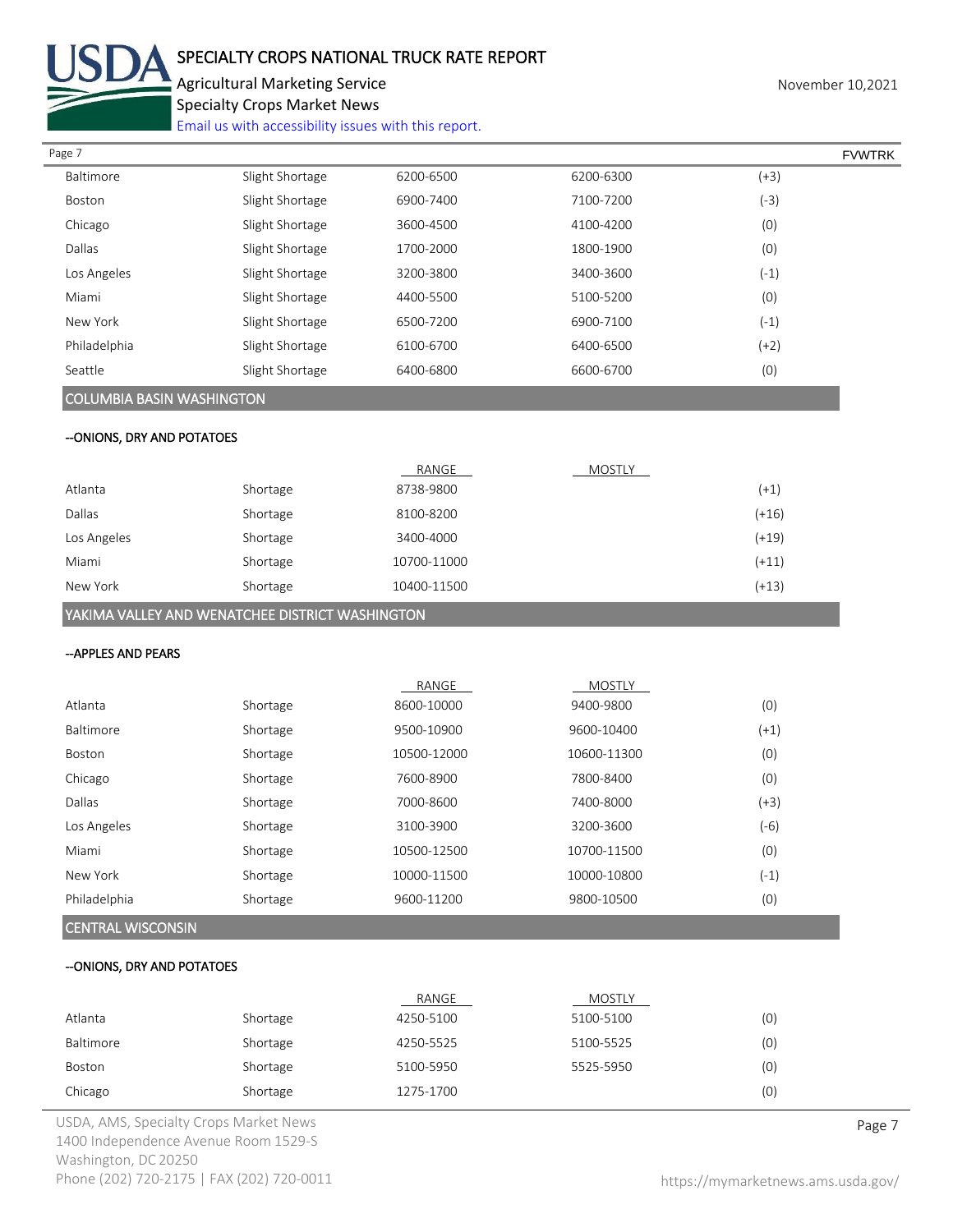

Agricultural Marketing Service **November 10,2021** Specialty Crops Market News [Email us with accessibility issues with this report.](mailto:mars@ams.usda.gov?subject=508%20Inquiry/Report)

| Page 8       |          |           |           | <b>FVWTRK</b> |  |
|--------------|----------|-----------|-----------|---------------|--|
| Miami        | Shortage | 5950-6800 | 6000-6000 | (0)           |  |
| New York     | Shortage | 5100-5950 | 5525-5950 | (0)           |  |
| Philadelphia | Shortage | 4250-5525 | 5100-5525 | (0)           |  |